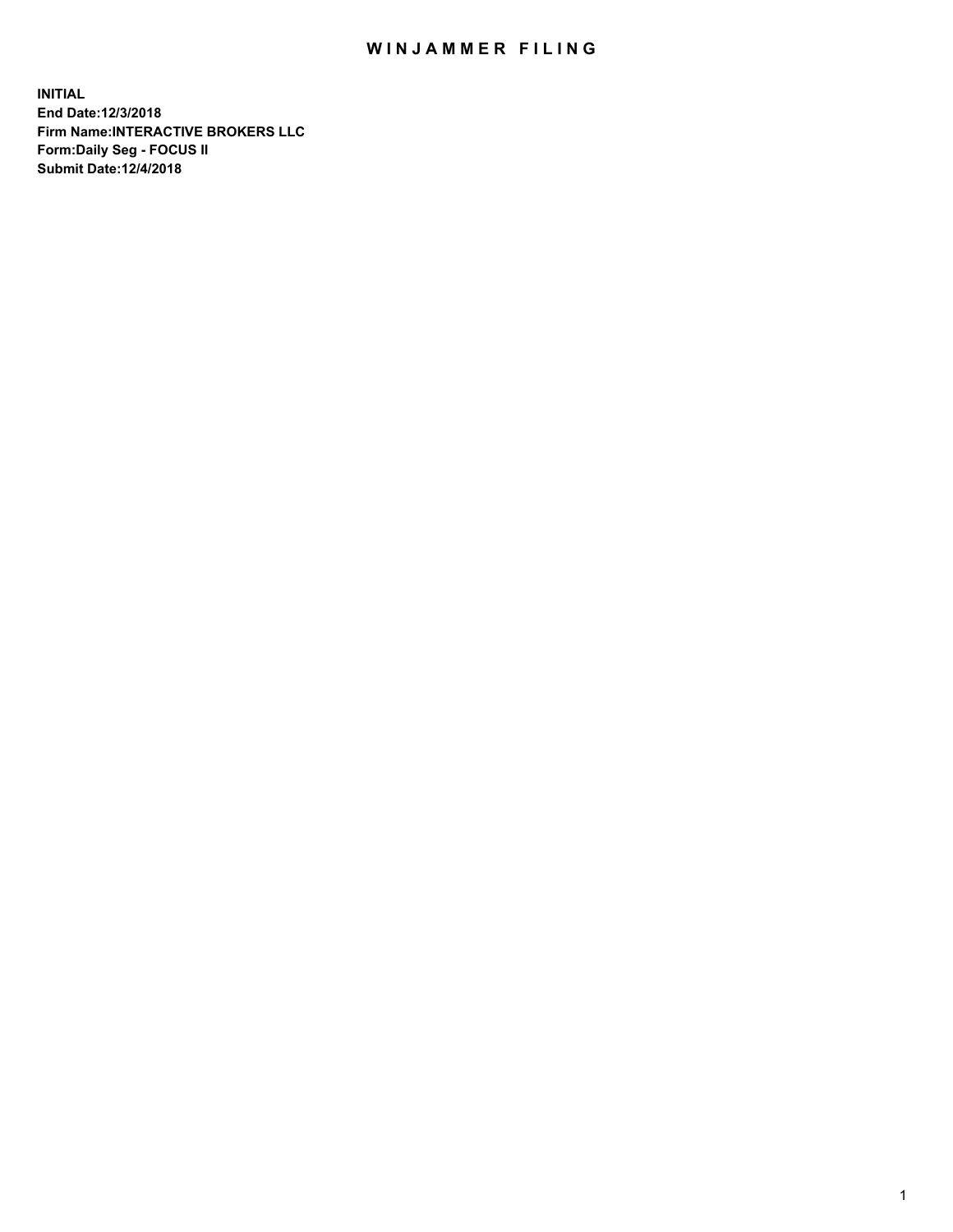**INITIAL End Date:12/3/2018 Firm Name:INTERACTIVE BROKERS LLC Form:Daily Seg - FOCUS II Submit Date:12/4/2018 Daily Segregation - Cover Page**

| Name of Company                                                                                                                                                                                                                                                                                                                | <b>INTERACTIVE BROKERS LLC</b>                                                                  |
|--------------------------------------------------------------------------------------------------------------------------------------------------------------------------------------------------------------------------------------------------------------------------------------------------------------------------------|-------------------------------------------------------------------------------------------------|
| <b>Contact Name</b>                                                                                                                                                                                                                                                                                                            | James Menicucci                                                                                 |
| <b>Contact Phone Number</b>                                                                                                                                                                                                                                                                                                    | 203-618-8085                                                                                    |
| <b>Contact Email Address</b>                                                                                                                                                                                                                                                                                                   | jmenicucci@interactivebrokers.c<br>om                                                           |
| FCM's Customer Segregated Funds Residual Interest Target (choose one):<br>a. Minimum dollar amount: ; or<br>b. Minimum percentage of customer segregated funds required:% ; or<br>c. Dollar amount range between: and; or<br>d. Percentage range of customer segregated funds required between:% and%.                         | $\overline{\mathbf{0}}$<br>$\overline{\mathbf{0}}$<br>155,000,000 245,000,000<br>0 <sub>0</sub> |
| FCM's Customer Secured Amount Funds Residual Interest Target (choose one):<br>a. Minimum dollar amount: ; or<br>b. Minimum percentage of customer secured funds required:% ; or<br>c. Dollar amount range between: and; or<br>d. Percentage range of customer secured funds required between:% and%.                           | $\overline{\mathbf{0}}$<br>0<br>80,000,000 120,000,000<br>0 <sub>0</sub>                        |
| FCM's Cleared Swaps Customer Collateral Residual Interest Target (choose one):<br>a. Minimum dollar amount: ; or<br>b. Minimum percentage of cleared swaps customer collateral required:% ; or<br>c. Dollar amount range between: and; or<br>d. Percentage range of cleared swaps customer collateral required between:% and%. | $\overline{\mathbf{0}}$<br><u>0</u><br>$\underline{0}$ $\underline{0}$<br>00                    |

Attach supporting documents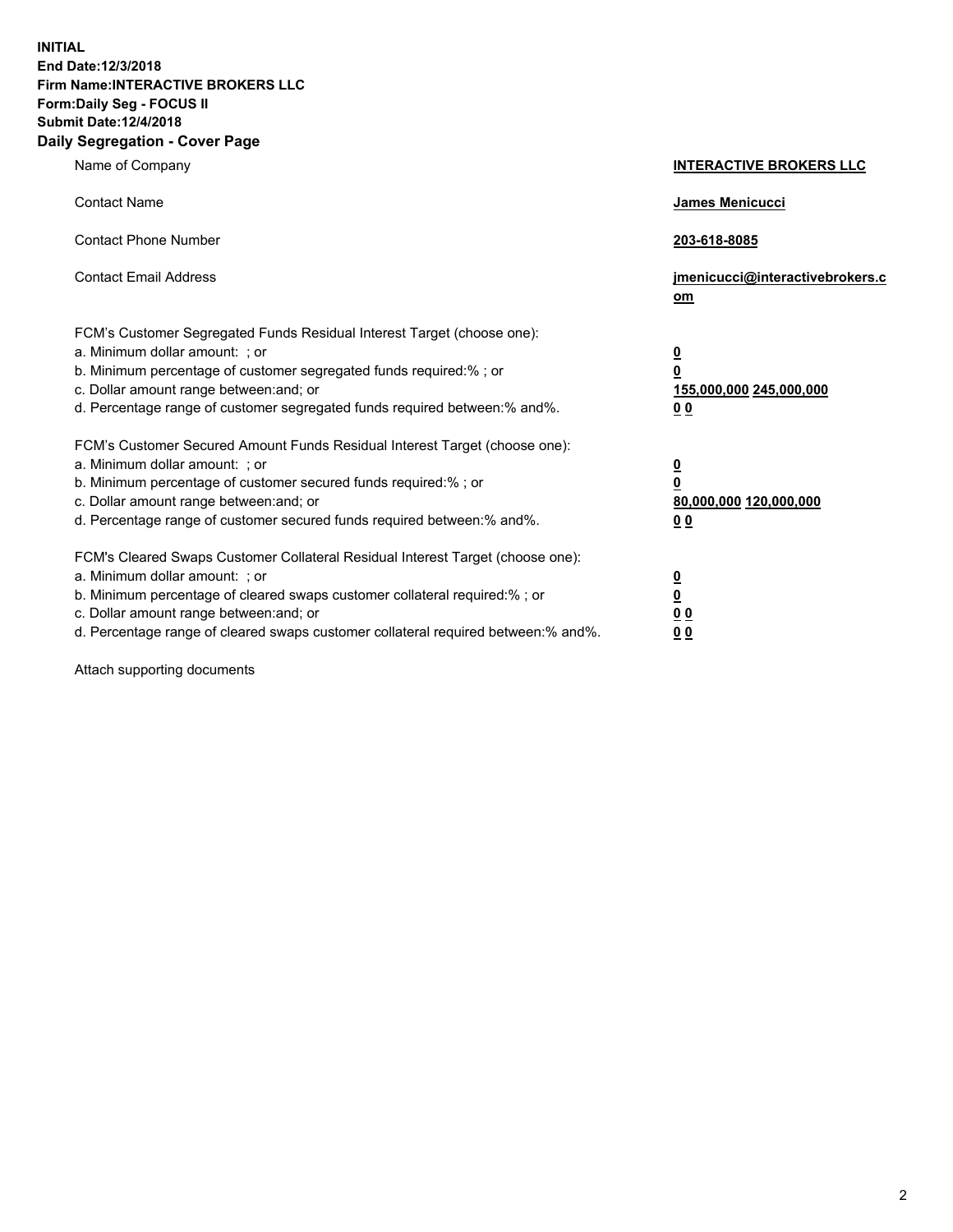## **INITIAL End Date:12/3/2018 Firm Name:INTERACTIVE BROKERS LLC Form:Daily Seg - FOCUS II Submit Date:12/4/2018 Daily Segregation - Secured Amounts**

|                | Daily Segregation - Secured Amounts                                                         |                                  |
|----------------|---------------------------------------------------------------------------------------------|----------------------------------|
|                | Foreign Futures and Foreign Options Secured Amounts                                         |                                  |
|                | Amount required to be set aside pursuant to law, rule or regulation of a foreign            | $0$ [7305]                       |
|                | government or a rule of a self-regulatory organization authorized thereunder                |                                  |
| $\mathbf{1}$ . | Net ledger balance - Foreign Futures and Foreign Option Trading - All Customers             |                                  |
|                | A. Cash                                                                                     | 479,446,808 [7315]               |
|                | B. Securities (at market)                                                                   | $0$ [7317]                       |
| 2.             | Net unrealized profit (loss) in open futures contracts traded on a foreign board of trade   | -27,511,079 [7325]               |
| 3.             | Exchange traded options                                                                     |                                  |
|                | a. Market value of open option contracts purchased on a foreign board of trade              | 49,573 [7335]                    |
|                | b. Market value of open contracts granted (sold) on a foreign board of trade                | -83,338 [7337]                   |
| 4.             | Net equity (deficit) (add lines 1.2. and 3.)                                                | 451,901,964 [7345]               |
| 5.             | Account liquidating to a deficit and account with a debit balances - gross amount           | 3,192 [7351]                     |
|                | Less: amount offset by customer owned securities                                            | 0 [7352] 3,192 [7354]            |
| 6.             | Amount required to be set aside as the secured amount - Net Liquidating Equity              | 451,905,156 [7355]               |
|                | Method (add lines 4 and 5)                                                                  |                                  |
| 7.             | Greater of amount required to be set aside pursuant to foreign jurisdiction (above) or line | 451,905,156 [7360]               |
|                | 6.                                                                                          |                                  |
|                | FUNDS DEPOSITED IN SEPARATE REGULATION 30.7 ACCOUNTS                                        |                                  |
| 1.             | Cash in banks                                                                               |                                  |
|                | A. Banks located in the United States                                                       | 74,034,091 [7500]                |
|                | B. Other banks qualified under Regulation 30.7                                              | 0 [7520] 74,034,091 [7530]       |
| 2.             | Securities                                                                                  |                                  |
|                | A. In safekeeping with banks located in the United States                                   | 407,402,600 [7540]               |
|                | B. In safekeeping with other banks qualified under Regulation 30.7                          | 0 [7560] 407,402,600 [7570]      |
| 3.             | Equities with registered futures commission merchants                                       |                                  |
|                | A. Cash                                                                                     | $0$ [7580]                       |
|                | <b>B.</b> Securities                                                                        | $0$ [7590]                       |
|                | C. Unrealized gain (loss) on open futures contracts                                         | $0$ [7600]                       |
|                | D. Value of long option contracts                                                           | $0$ [7610]                       |
|                | E. Value of short option contracts                                                          | 0 [7615] 0 [7620]                |
| 4.             | Amounts held by clearing organizations of foreign boards of trade                           |                                  |
|                | A. Cash                                                                                     | $0$ [7640]                       |
|                | <b>B.</b> Securities                                                                        | $0$ [7650]                       |
|                | C. Amount due to (from) clearing organization - daily variation                             | $0$ [7660]                       |
|                | D. Value of long option contracts                                                           | $0$ [7670]                       |
|                | E. Value of short option contracts                                                          | 0 [7675] 0 [7680]                |
| 5.             | Amounts held by members of foreign boards of trade                                          |                                  |
|                | A. Cash                                                                                     | 110,821,062 [7700]               |
|                | <b>B.</b> Securities                                                                        | $0$ [7710]                       |
|                | C. Unrealized gain (loss) on open futures contracts                                         | -17,279,025 [7720]               |
|                | D. Value of long option contracts                                                           | 49,573 [7730]                    |
|                | E. Value of short option contracts                                                          | -83,338 [7735] 93,508,272 [7740] |
| 6.             | Amounts with other depositories designated by a foreign board of trade                      | 0 [7760]                         |
| 7.             | Segregated funds on hand                                                                    | $0$ [7765]                       |
| 8.             | Total funds in separate section 30.7 accounts                                               | 574,944,963 [7770]               |
| 9.             | Excess (deficiency) Set Aside for Secured Amount (subtract line 7 Secured Statement         | 123,039,807 [7380]               |
|                | Page 1 from Line 8)                                                                         |                                  |
| 10.            | Management Target Amount for Excess funds in separate section 30.7 accounts                 | 80,000,000 [7780]                |
| 11.            | Excess (deficiency) funds in separate 30.7 accounts over (under) Management Target          | 43,039,807 [7785]                |
|                |                                                                                             |                                  |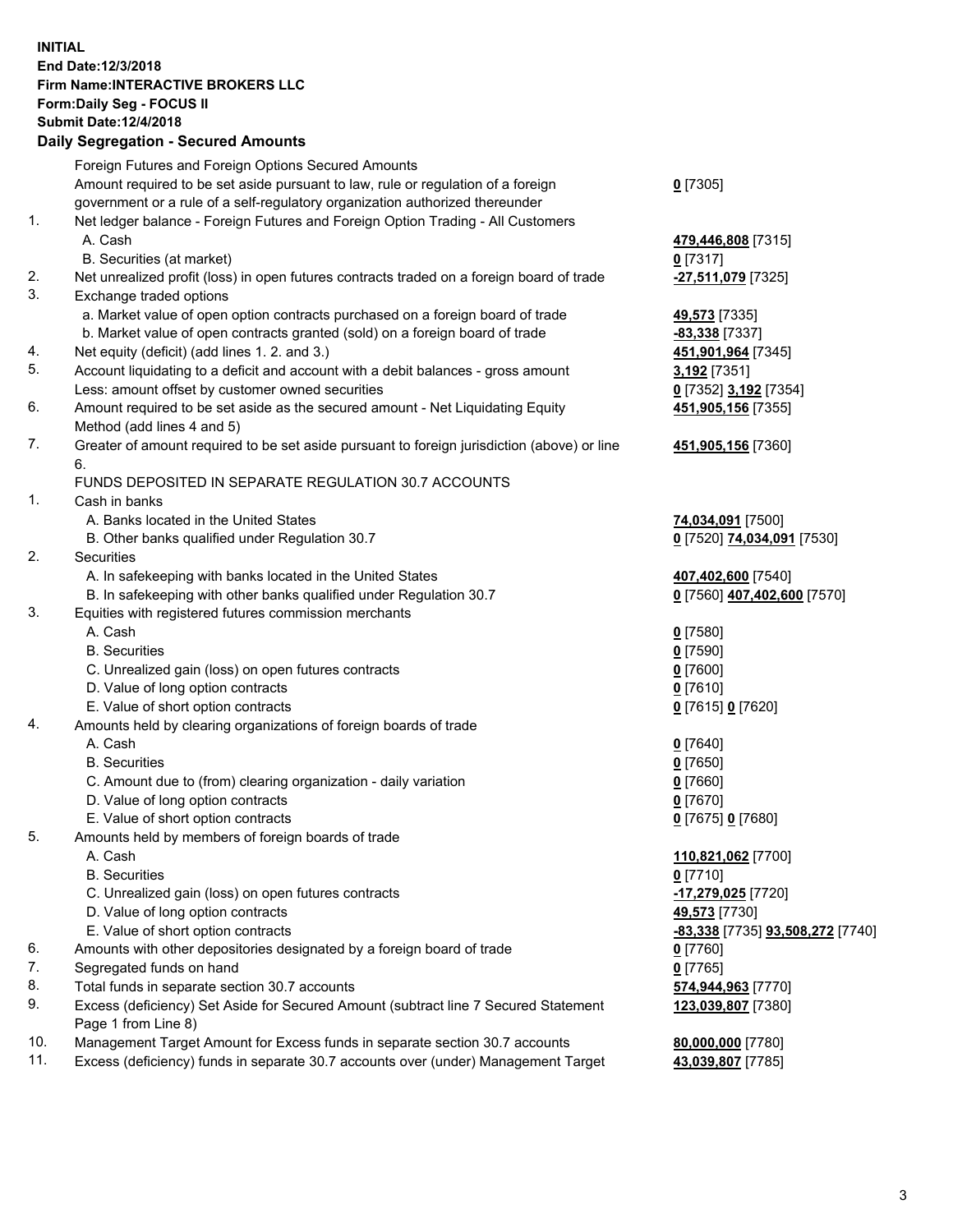**INITIAL End Date:12/3/2018 Firm Name:INTERACTIVE BROKERS LLC Form:Daily Seg - FOCUS II Submit Date:12/4/2018 Daily Segregation - Segregation Statement** SEGREGATION REQUIREMENTS(Section 4d(2) of the CEAct) 1. Net ledger balance A. Cash **4,089,439,323** [7010] B. Securities (at market) **0** [7020] 2. Net unrealized profit (loss) in open futures contracts traded on a contract market **-79,179,121** [7030] 3. Exchange traded options A. Add market value of open option contracts purchased on a contract market **454,259,309** [7032] B. Deduct market value of open option contracts granted (sold) on a contract market **-560,487,245** [7033] 4. Net equity (deficit) (add lines 1, 2 and 3) **3,904,032,266** [7040] 5. Accounts liquidating to a deficit and accounts with debit balances - gross amount **1,486,117** [7045] Less: amount offset by customer securities **0** [7047] **1,486,117** [7050] 6. Amount required to be segregated (add lines 4 and 5) **3,905,518,383** [7060] FUNDS IN SEGREGATED ACCOUNTS 7. Deposited in segregated funds bank accounts A. Cash **551,617,001** [7070] B. Securities representing investments of customers' funds (at market) **2,267,046,790** [7080] C. Securities held for particular customers or option customers in lieu of cash (at market) **0** [7090] 8. Margins on deposit with derivatives clearing organizations of contract markets A. Cash **6,377,110** [7100] B. Securities representing investments of customers' funds (at market) **1,369,799,496** [7110] C. Securities held for particular customers or option customers in lieu of cash (at market) **0** [7120] 9. Net settlement from (to) derivatives clearing organizations of contract markets **13,948,051** [7130] 10. Exchange traded options A. Value of open long option contracts **454,090,325** [7132] B. Value of open short option contracts **-560,398,362** [7133] 11. Net equities with other FCMs A. Net liquidating equity **0** [7140] B. Securities representing investments of customers' funds (at market) **0** [7160] C. Securities held for particular customers or option customers in lieu of cash (at market) **0** [7170] 12. Segregated funds on hand **0** [7150] 13. Total amount in segregation (add lines 7 through 12) **4,102,480,411** [7180] 14. Excess (deficiency) funds in segregation (subtract line 6 from line 13) **196,962,028** [7190] 15. Management Target Amount for Excess funds in segregation **155,000,000** [7194]

16. Excess (deficiency) funds in segregation over (under) Management Target Amount Excess

**41,962,028** [7198]